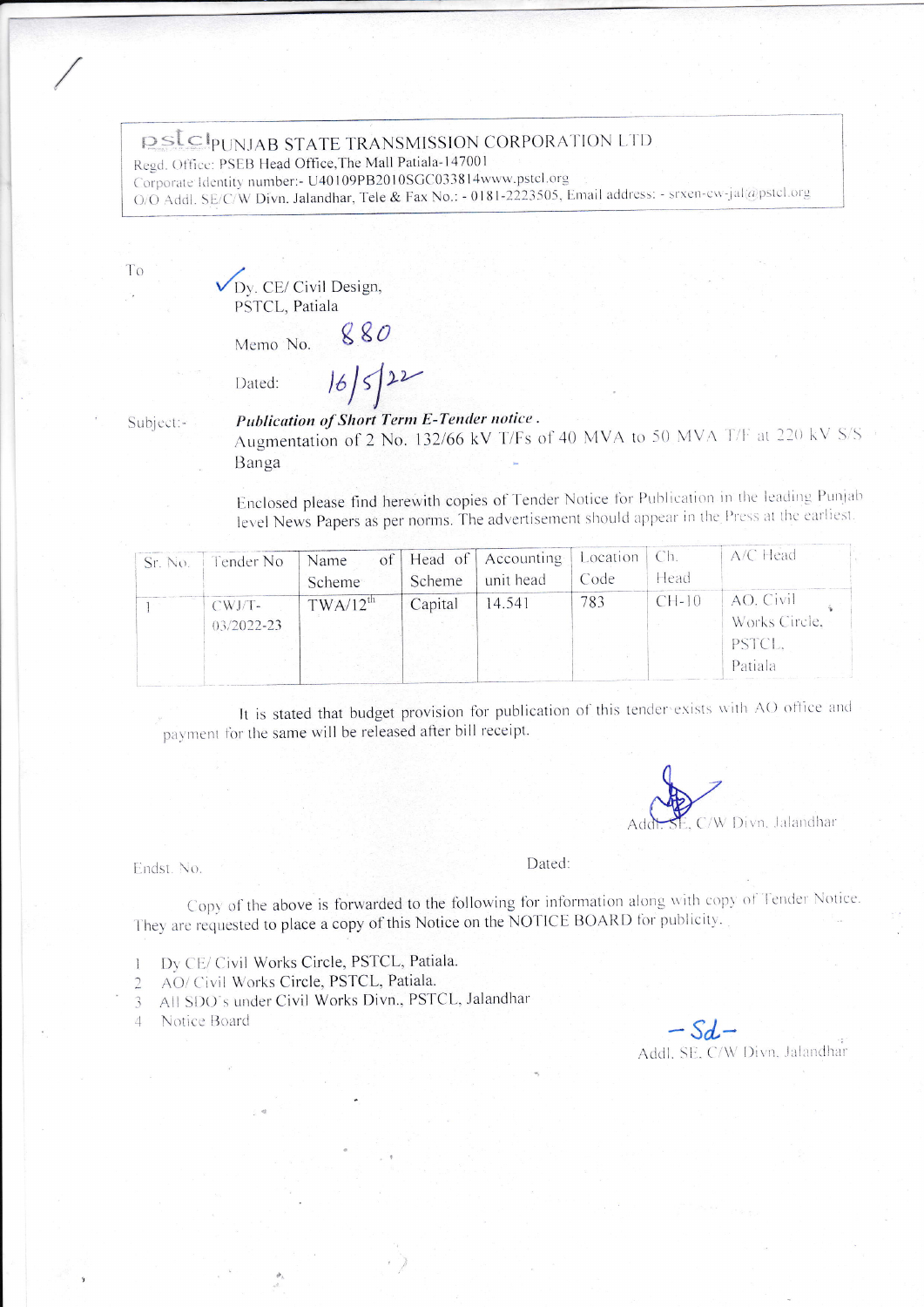pstcl

DSLCI<br>
PUNJAB STATE TRANSMISSION CORPORATION LIMITED<br>
Regd. Office PSEB Head Office,The Mall Patiala-147001 Corporate Identity number:-<br>
U40109PB2010SGC033814 O/o Addl. SE, C/W Divn., Jalandhar. Tel. No.<br>
0181-2223505 E-ma

0181-2223505 E-mail: srxen-cw-<sub>1</sub>al(*a*)pstc1.org<br>
Short Term E-TENDER NOTICE<br>
Name of Work Augmentation of 2 No. 132/66 kV T/Fs of 40 MVA to 50 MVA T/F at<br>
220 kV S S Banga Tender Enquiry No. CWJ/T-03/2022-23, Last date/t

 $\partial_{\lambda}$